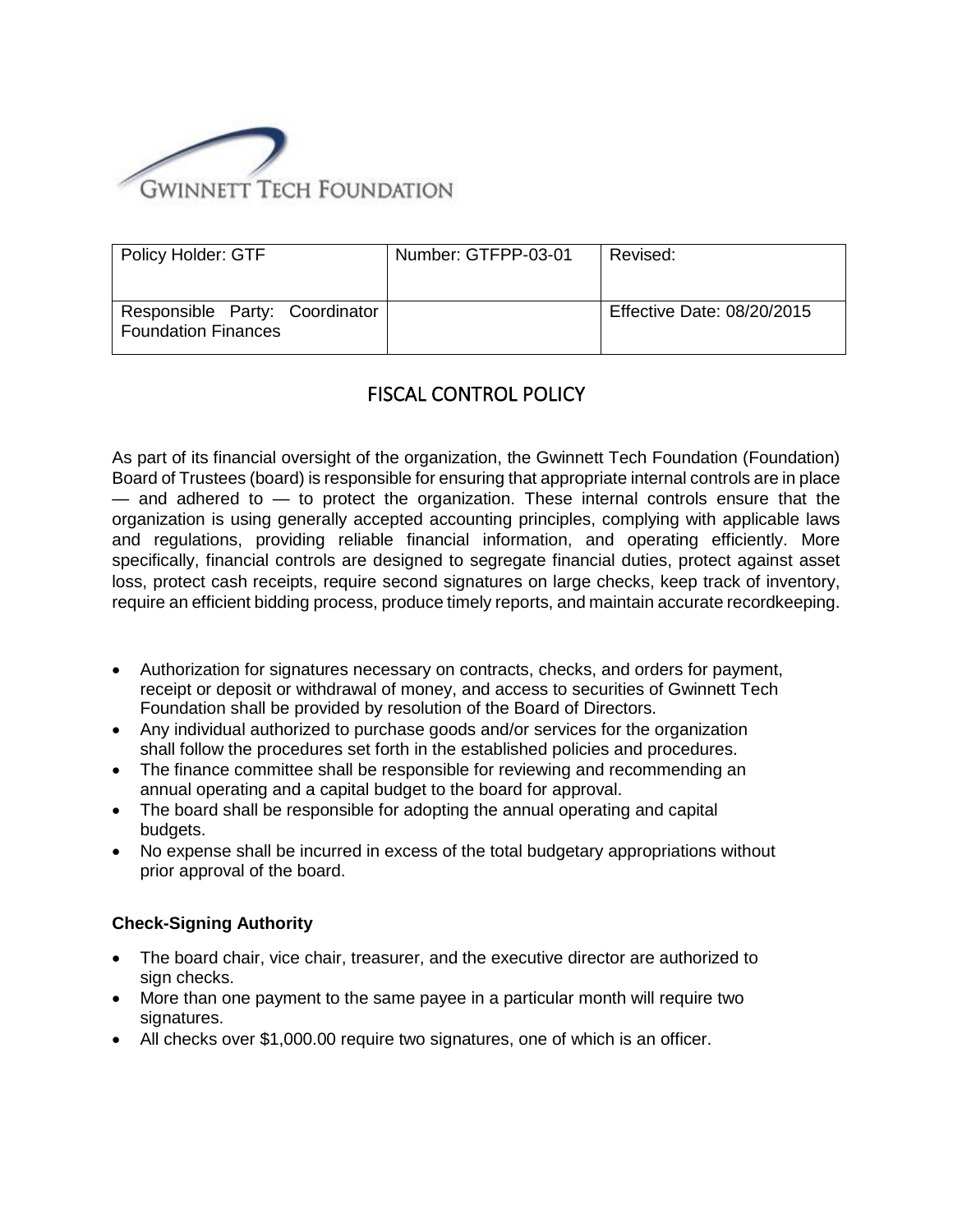### **Cash Disbursements**

- An authorized check signer will make disbursements only upon review and approval of the transaction. This will include review for the existence of proper supporting documentation, such as a purchase order and/or evidence of the receipts of the goods and services.
- All disbursement check requires proper signatures of any persons designated above by the board.

### **Accounts**

The Foundation shall maintain its accounts in financial institutions that are federally insured. All funds received by the Foundation shall be deposited daily. All funds shall be invested in accordance with the investment policy established by the board.

### **Authority To Sign**

Orders of withdrawal shall bear the signature of one of the following officers or staff members:

- Board chair
- Vice Chair
- Treasurer
- Executive Director

Any checks payable to any one of the above-named persons shall be signed by someone other than the payee.

### **Bonding**

Each officer, designated signatory, or staff member with authority to handle cash or checks, withdraw or deposit funds shall be bonded. The cost associated to secure the aforementioned coverage shall be that of the Foundation. The amount of insurance coverage will be reviewed annually by the Finance Committee.

#### **Quarterly Review**

The Finance Committee, on a quarterly basis, shall review all disbursements in the amount of \$25,000 or more.

### **Segregation of Duties**

- 1. Executive Director
	- a. Approve disbursements (along with the board Treasurer)
	- b. Sign checks
	- c. Review bank reconciliations monthly (signature and date after review)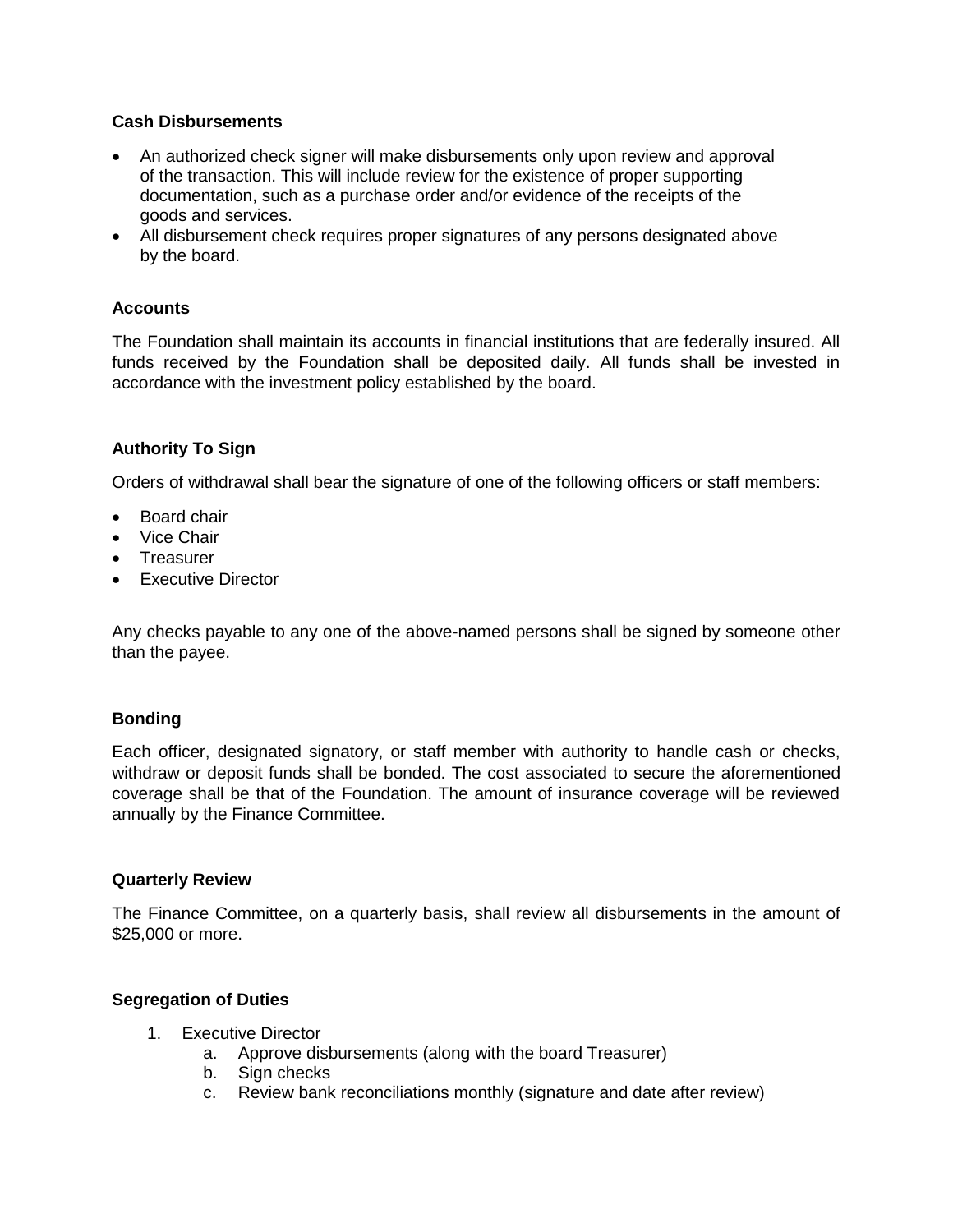- d. Review financial reports monthly
- e. Initiate all Bank Transfers
- 2. Director of Advancement Services & Donor Relations
	- a. Review reconciliation on a quarterly basis revenue between Raisers Edge and QuickBooks
	- b. Open mail containing donations
	- c. Records checks in check log
	- d. Responsible for prompt mailing of acknowledgement letters and receipts
- 3. Administrative Assistant
	- a. Make bank deposits
	- b. Mail checks
	- c. Reconcile bank accounts and Petty Cash monthly (signature and date after reconciliation)
	- d. Receive cash and issues two-part receipt to donor (additional signature required)
- 4. Coordinator of Foundation Finances & Scholarships
	- a. Disburse Petty Cash (Petty Cash Custodian)
	- b. Prepare deposit slips and Foundation Bank Deposit sheet
	- c. Open and review bank statements
	- d. Reconcile revenue in Raisers Edge and QuickBooks quarterly
	- e. Record revenue into Raisers Edge
	- f. Record revenue into QuickBooks
	- g. Maintain accounting data in QuickBooks
	- h. Write checks (pre-numbered)
	- i. Record accounts receivable and all general ledger entries
	- j. Prepare quarterly financial statements
	- k. Approve and Process Vendor Invoices
	- l. Authorize Purchase Orders
- 5. Board Treasurer
	- a. Review financial statements
	- b. Approve disbursements (along with Executive Director)
	- c. Sign checks
- 6. Foundation Board
	- a. Approve annual operating budget
	- b. Approve Foundation policies

Assigned Staff will:

- Keep checks in locked cabinet, safe, drawer, etc.
- Use only pre-numbered duplicate receipt books.
- All cash contributions will follow the Cash Contribution Policy and Procedure. Cash donations should be deposited into the bank daily. If cash must be kept overnight, it should be stored in a locked location (safe, locked desk, or other secure location).
- Require written authorization for all disbursements (reference Disbursement Policies and Procedures).